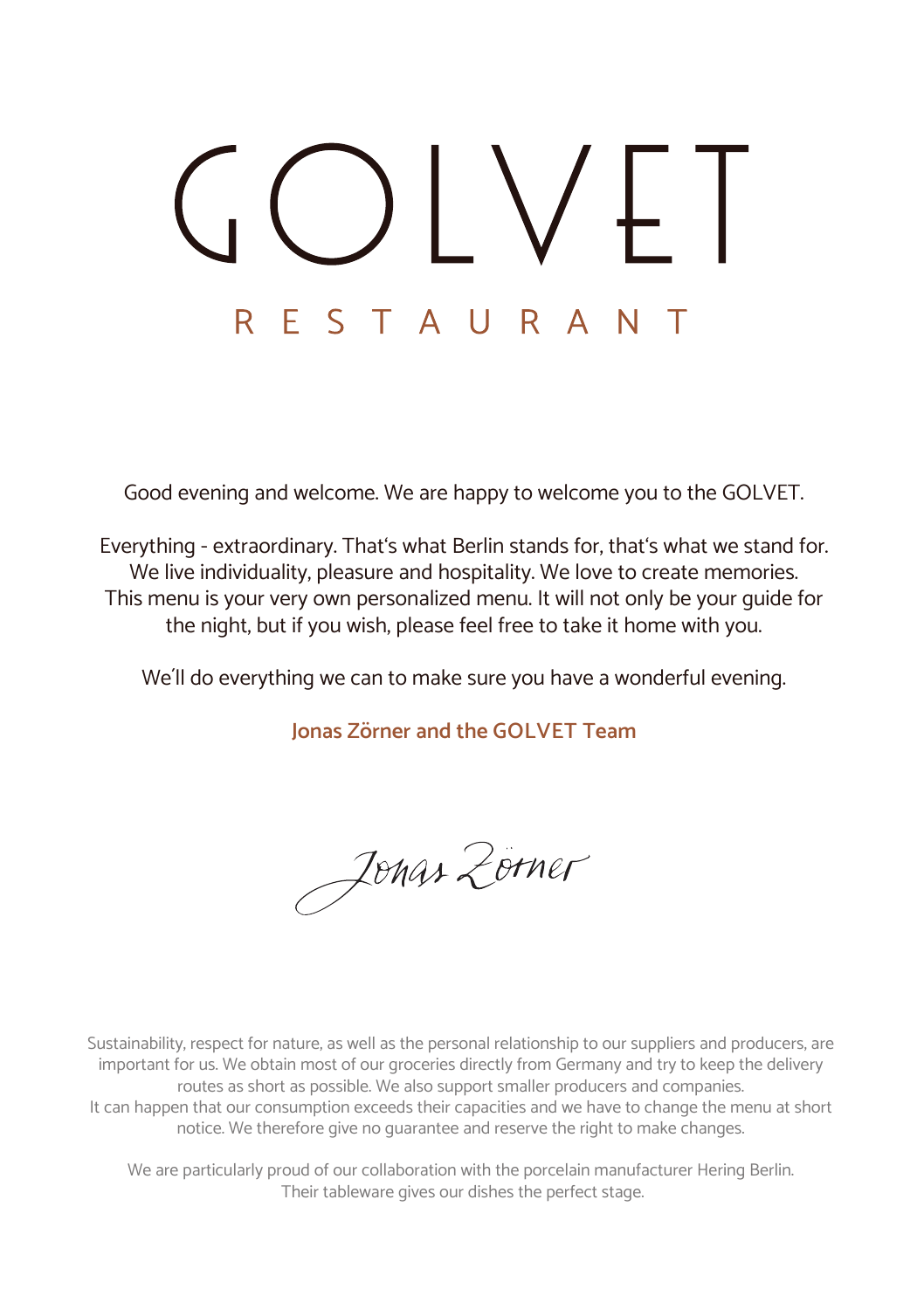# THE SUMMER

## 7 COURSES

139 €

Gillardeau Oyster

With Imperial Caviar\*

\*Add an additional 5g caviar - 15 €

### Ox heart tomato

With pine nuts and shiso

Vendace With beans, basil and green strawberry

 $CDAYFI/H$ With green asparagus, Douglas-fir and elderberry

VENISON With chanterelles, rhubarb and horseradish

### SOUR CHERRIES

With peas and tonka bean

### Valrhona Opalys

With white peach, lavender and green tea

#### DESIRE FOR DIVERSITY

We have a glass matching every dish. The drink pairing includes a cross-section from our wine and beverage selection. Starting 10 € per glass.

All prices in EUR incl. 7% VAT on food and 19% VAT on drinks